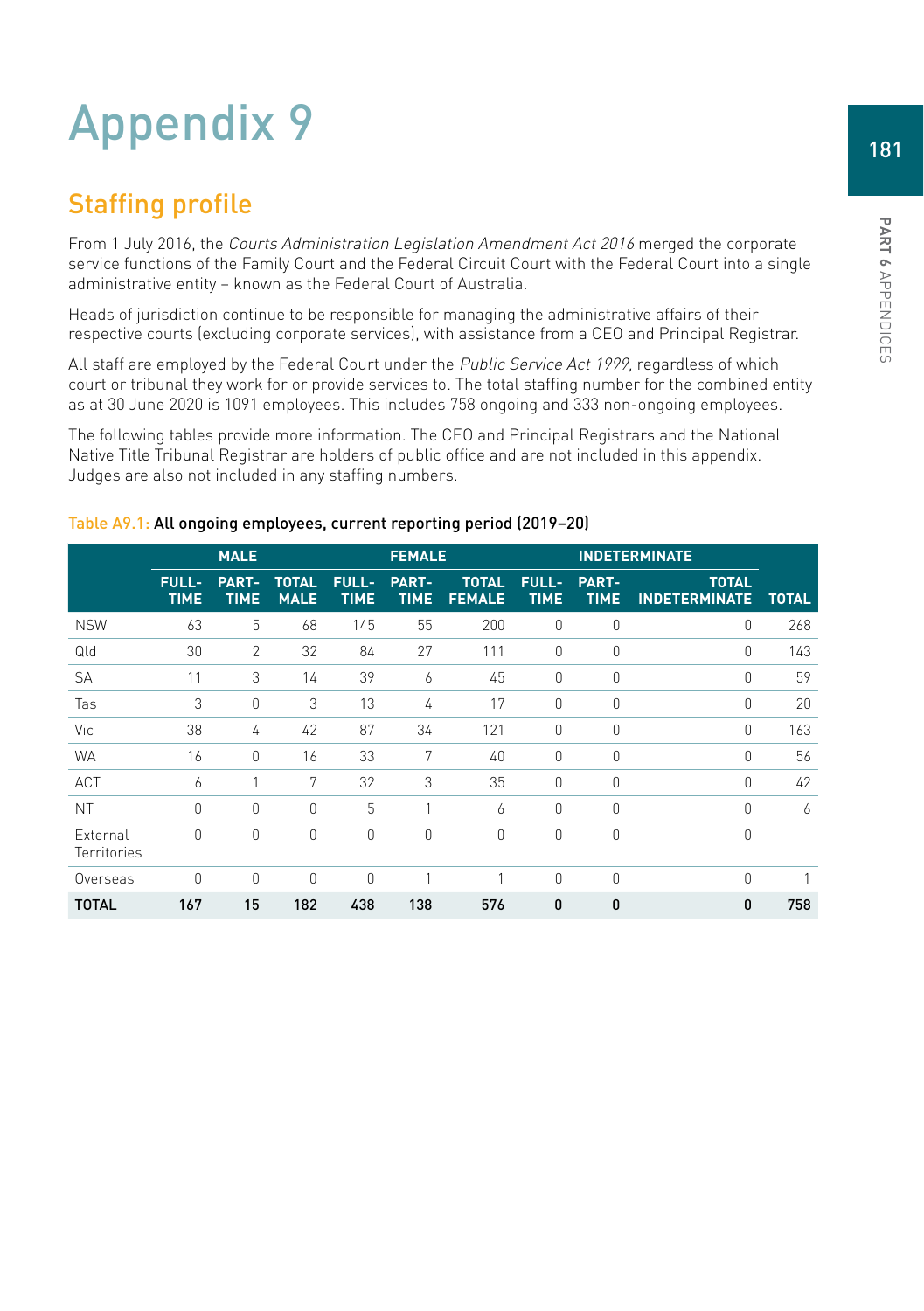|                         | <b>MALE</b>                 |                      |                             |                             | <b>FEMALE</b>               |                               |                             | <b>INDETERMINATE</b>        |                                      |              |
|-------------------------|-----------------------------|----------------------|-----------------------------|-----------------------------|-----------------------------|-------------------------------|-----------------------------|-----------------------------|--------------------------------------|--------------|
|                         | <b>FULL-</b><br><b>TIME</b> | PART-<br><b>TIME</b> | <b>TOTAL</b><br><b>MALE</b> | <b>FULL-</b><br><b>TIME</b> | <b>PART-</b><br><b>TIME</b> | <b>TOTAL</b><br><b>FEMALE</b> | <b>FULL-</b><br><b>TIME</b> | <b>PART-</b><br><b>TIME</b> | <b>TOTAL</b><br><b>INDETERMINATE</b> | <b>TOTAL</b> |
| <b>NSW</b>              | 41                          | $\mathbf{1}$         | 42                          | 88                          | 14                          | 102                           | $\Omega$                    | $\theta$                    | $\Omega$                             | 144          |
| Qld                     | 19                          | $\mathcal{P}$        | 21                          | 23                          | 3                           | 26                            | 0                           | $\bigcap$                   | $\Omega$                             | 47           |
| <b>SA</b>               | 6                           | $\Omega$             | 6                           | 12                          | $\mathfrak{D}$              | 14                            | 0                           | $\Omega$                    | $\Omega$                             | 20           |
| Tas                     | 1                           | $\Omega$             | 1                           | 5                           | $\overline{2}$              | 7                             | 0                           | $\Omega$                    | 0                                    | 8            |
| Vic                     | 24                          | 3                    | 27                          | 59                          | 4                           | 63                            | 1                           | $\Omega$                    | 1                                    | 91           |
| <b>WA</b>               | 5                           | 1                    | 6                           | 4                           | $\overline{2}$              | 6                             | 0                           | 0                           | $\mathbf 0$                          | 12           |
| <b>ACT</b>              | $\bigcap$                   | 1                    |                             | 5                           | $\mathfrak{D}$              | 7                             | 0                           | $\Omega$                    | $\Omega$                             | 8            |
| <b>NT</b>               |                             | 0                    |                             | 1                           | 1                           | $\mathfrak{D}$                | 0                           | 0                           | 0                                    | 3            |
| External<br>Territories | $\Omega$                    | $\Omega$             | $\Omega$                    | $\Omega$                    | $\Omega$                    | $\Omega$                      | $\Omega$                    | $\Omega$                    | $\Omega$                             | $\Omega$     |
| Overseas                | $\bigcap$                   | $\Omega$             | $\Omega$                    | $\Omega$                    | $\Omega$                    | $\Omega$                      | $\Omega$                    | $\Omega$                    | $\Omega$                             | $\Omega$     |
| <b>TOTAL</b>            | 97                          | 8                    | 105                         | 197                         | 30                          | 227                           | 1                           | $\mathbf{0}$                | 1                                    | 333          |

# Table A9.2: All non-ongoing employees, current reporting period (2019–20)

# Table A9.3: All ongoing employees, previous reporting period (2018–19)

|                         | <b>MALE</b>                 |                             |                             |                             | <b>FEMALE</b>               |                               | <b>INDETERMINATE</b>        |                      |                                      |              |
|-------------------------|-----------------------------|-----------------------------|-----------------------------|-----------------------------|-----------------------------|-------------------------------|-----------------------------|----------------------|--------------------------------------|--------------|
|                         | <b>FULL-</b><br><b>TIME</b> | <b>PART-</b><br><b>TIME</b> | <b>TOTAL</b><br><b>MALE</b> | <b>FULL-</b><br><b>TIME</b> | <b>PART-</b><br><b>TIME</b> | <b>TOTAL</b><br><b>FEMALE</b> | <b>FULL-</b><br><b>TIME</b> | PART-<br><b>TIME</b> | <b>TOTAL</b><br><b>INDETERMINATE</b> | <b>TOTAL</b> |
| <b>NSW</b>              | 58                          | 8                           | 66                          | 146                         | 61                          | 207                           | $\Omega$                    | $\mathbf{0}$         | $\Omega$                             | 273          |
| Qld                     | 31                          | $\mathcal{P}$               | 33                          | 89                          | 28                          | 117                           | $\Omega$                    | $\mathbf{0}$         | $\Omega$                             | 150          |
| <b>SA</b>               | 14                          | 1                           | 15                          | 37                          | 12                          | 49                            | $\mathbf 0$                 | $\mathbf{0}$         | $\mathbf 0$                          | 64           |
| Tas                     | 3                           | $\Omega$                    | 3                           | 12                          | 4                           | 16                            | $\Omega$                    | $\mathbf{0}$         | $\Omega$                             | 19           |
| Vic                     | 40                          | 4                           | 44                          | 84                          | 33                          | 117                           | $\Omega$                    | $\mathbf 0$          | 0                                    | 161          |
| <b>WA</b>               | 19                          | $\Omega$                    | 19                          | 30                          | 8                           | 38                            | $\Omega$                    | $\Omega$             | $\Omega$                             | 57           |
| <b>ACT</b>              | 9                           | $\mathbf{1}$                | 10                          | 28                          | 4                           | 32                            | $\Omega$                    | $\mathbf{0}$         | $\Omega$                             | 42           |
| <b>NT</b>               | $\overline{2}$              | $\theta$                    | $\overline{2}$              | 5                           |                             | 6                             | $\Omega$                    | 0                    | $\mathbf 0$                          | 8            |
| External<br>Territories | 0                           | $\Omega$                    | $\mathbf 0$                 | $\mathbf 0$                 | $\Omega$                    | 0                             | $\Omega$                    | $\mathbf 0$          | $\mathbf{0}$                         | $\Omega$     |
| Overseas                | 0                           | $\Omega$                    | $\mathbf 0$                 | $\mathbf 0$                 | $\overline{ }$              | 1                             | $\Omega$                    | $\Omega$             | $\Omega$                             |              |
| <b>TOTAL</b>            | 176                         | 16                          | 192                         | 431                         | 152                         | 583                           | $\mathbf{0}$                | 0                    | $\mathbf{0}$                         | 775          |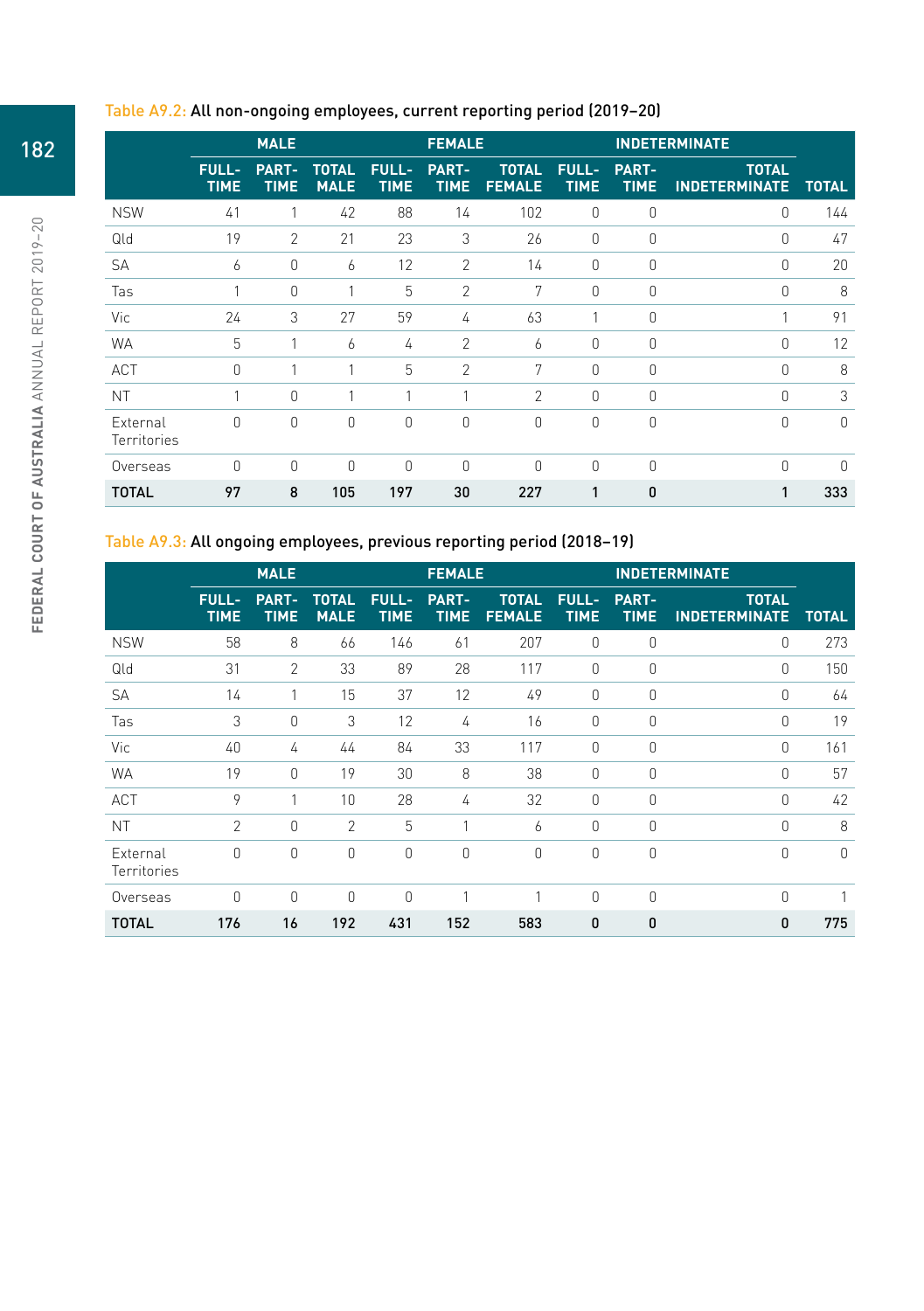|                         | <b>MALE</b>                 |                      |                             | <b>FEMALE</b>               |                             |                               |                      | <b>INDETERMINATE</b> |                                      |              |
|-------------------------|-----------------------------|----------------------|-----------------------------|-----------------------------|-----------------------------|-------------------------------|----------------------|----------------------|--------------------------------------|--------------|
|                         | <b>FULL-</b><br><b>TIME</b> | PART-<br><b>TIME</b> | <b>TOTAL</b><br><b>MALE</b> | <b>FULL-</b><br><b>TIME</b> | <b>PART-</b><br><b>TIME</b> | <b>TOTAL</b><br><b>FEMALE</b> | <b>FULL-</b><br>TIME | PART-<br><b>TIME</b> | <b>TOTAL</b><br><b>INDETERMINATE</b> | <b>TOTAL</b> |
| <b>NSW</b>              | 43                          | $\mathbf 0$          | 43                          | 72                          | 15                          | 87                            | $\theta$             | $\mathbf{0}$         | 0                                    | 130          |
| Qld                     | 18                          | 5                    | 23                          | 24                          | 6                           | 30                            | 0                    | $\mathbf 0$          | 0                                    | 53           |
| <b>SA</b>               | 4                           | $\Omega$             | 4                           | 9                           | 3                           | 12                            | $\Omega$             | $\mathbf{0}$         | $\Omega$                             | 16           |
| Tas                     | $\Omega$                    | $\Omega$             | 0                           | 4                           | 3                           | 7                             | $\Omega$             | 0                    | $\Omega$                             | 7            |
| Vic                     | 24                          | 1                    | 25                          | 57                          | 4                           | 61                            | $\Omega$             | $\mathbf{0}$         | 0                                    | 86           |
| <b>WA</b>               | 4                           | $\overline{2}$       | 6                           | 5                           | 3                           | 8                             | 0                    | $\mathbf 0$          | $\Omega$                             | 14           |
| <b>ACT</b>              | 3                           | $\Omega$             | 3                           | 6                           | 3                           | 9                             | 0                    | 0                    | 0                                    | 12           |
| <b>NT</b>               |                             | $\Omega$             | 1                           | 3                           | $\Omega$                    | 3                             | $\Omega$             | $\Omega$             | $\Omega$                             | 4            |
| External<br>Territories | 0                           | $\Omega$             | 0                           | 0                           | $\Omega$                    | $\Omega$                      | $\Omega$             | $\mathbf{0}$         | $\Omega$                             | $\Omega$     |
| Overseas                | $\bigcap$                   | $\Omega$             | $\Omega$                    | 0                           | 1                           | 4                             | $\Omega$             | $\Omega$             | $\Omega$                             |              |
| <b>TOTAL</b>            | 97                          | 8                    | 105                         | 180                         | 38                          | 218                           | 0                    | 0                    | $\mathbf{0}$                         | 323          |

# Table A9.4: All non-ongoing employees, previous reporting period (2018–19)

Table A9.5: Australian Public Service Act ongoing employees, current reporting period (2019–20)

|                  | <b>MALE</b>                 |                             |                             |                             | <b>FEMALE</b>               |                               | <b>INDETERMINATE</b>        |                             |                                      |              |
|------------------|-----------------------------|-----------------------------|-----------------------------|-----------------------------|-----------------------------|-------------------------------|-----------------------------|-----------------------------|--------------------------------------|--------------|
|                  | <b>FULL-</b><br><b>TIME</b> | <b>PART-</b><br><b>TIME</b> | <b>TOTAL</b><br><b>MALE</b> | <b>FULL-</b><br><b>TIME</b> | <b>PART-</b><br><b>TIME</b> | <b>TOTAL</b><br><b>FEMALE</b> | <b>FULL-</b><br><b>TIME</b> | <b>PART-</b><br><b>TIME</b> | <b>TOTAL</b><br><b>INDETERMINATE</b> | <b>TOTAL</b> |
| SES <sub>3</sub> | $\mathbf 0$                 | 0                           | $\overline{0}$              | $\theta$                    | 0                           | 0                             | 0                           | $\mathbf{0}$                | 0                                    | $\mathbf 0$  |
| SES <sub>2</sub> | 3                           | $\mathbf 0$                 | 3                           | 1                           | 0                           | 1                             | $\Omega$                    | $\theta$                    | 0                                    | 4            |
| SES <sub>1</sub> | 5                           | 0                           | 5                           | 5                           | 1                           | 6                             | 0                           | $\Omega$                    | 0                                    | 11           |
| EL <sub>2</sub>  | 32                          | $\overline{2}$              | 34                          | 44                          | 9                           | 53                            | $\Omega$                    | $\theta$                    | $\Omega$                             | 87           |
| EL <sub>1</sub>  | 32                          | 3                           | 35                          | 75                          | 39                          | 114                           | 0                           | $\theta$                    | $\Omega$                             | 149          |
| APS 6            | 26                          | $\mathfrak{D}$              | 28                          | 88                          | 19                          | 107                           | 0                           | $\mathbf 0$                 | 0                                    | 135          |
| APS <sub>5</sub> | 22                          | 1                           | 23                          | 96                          | 13                          | 109                           | $\Omega$                    | $\theta$                    | $\Omega$                             | 132          |
| APS 4            | 24                          | $\overline{2}$              | 26                          | 68                          | 20                          | 88                            | 0                           | $\theta$                    | 0                                    | 114          |
| APS <sub>3</sub> | 17                          | 3                           | 20                          | 53                          | 32                          | 85                            | $\Omega$                    | $\theta$                    | $\Omega$                             | 105          |
| APS <sub>2</sub> | 6                           | 1                           | 7                           | 8                           | 5                           | 13                            | 0                           | $\mathbf 0$                 | 0                                    | 20           |
| APS <sub>1</sub> | $\theta$                    |                             |                             | $\mathbf{0}$                | 0                           | $\overline{0}$                | 0                           | $\mathbf{0}$                | 0                                    |              |
| Other            | $\theta$                    | $\Omega$                    | $\Omega$                    | $\Omega$                    | $\Omega$                    | $\Omega$                      | $\Omega$                    | $\Omega$                    | $\Omega$                             | $\Omega$     |
| <b>TOTAL</b>     | 167                         | 15                          | 182                         | 438                         | 138                         | 576                           | $\mathbf{0}$                | 0                           | $\mathbf{0}$                         | 758          |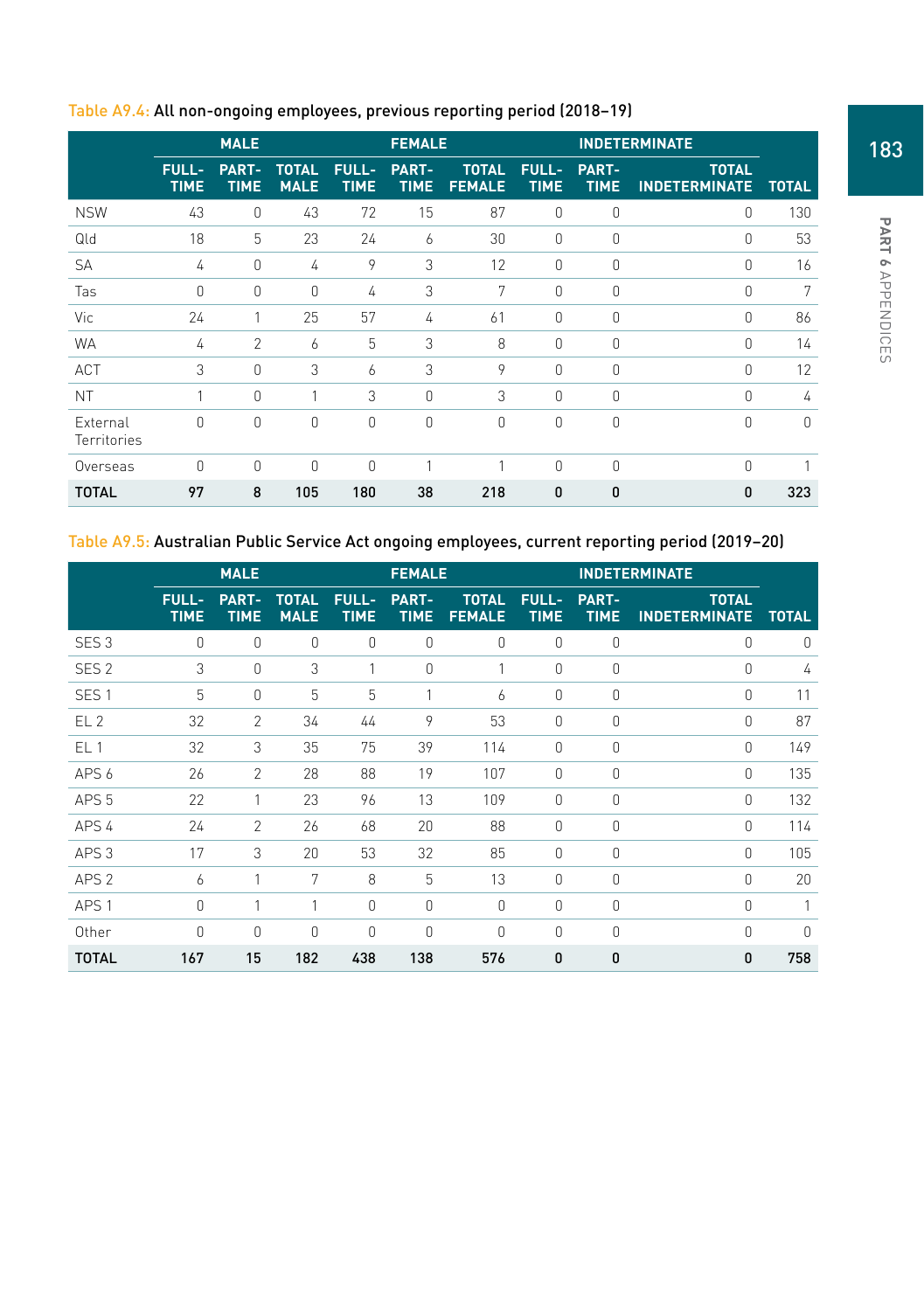|                  |                             | <b>MALE</b>          |                             |                             | <b>FEMALE</b>        |                               |                             |                      | <b>INDETERMINATE</b>                 |              |
|------------------|-----------------------------|----------------------|-----------------------------|-----------------------------|----------------------|-------------------------------|-----------------------------|----------------------|--------------------------------------|--------------|
|                  | <b>FULL-</b><br><b>TIME</b> | PART-<br><b>TIME</b> | <b>TOTAL</b><br><b>MALE</b> | <b>FULL-</b><br><b>TIME</b> | PART-<br><b>TIME</b> | <b>TOTAL</b><br><b>FEMALE</b> | <b>FULL-</b><br><b>TIME</b> | PART-<br><b>TIME</b> | <b>TOTAL</b><br><b>INDETERMINATE</b> | <b>TOTAL</b> |
| SES <sub>3</sub> | $\Omega$                    | $\Omega$             | $\Omega$                    | $\Omega$                    | $\Omega$             | $\Omega$                      | $\Omega$                    | $\Omega$             | $\Omega$                             | $\Omega$     |
| SES <sub>2</sub> | $\Omega$                    | $\Omega$             | $\Omega$                    | 1                           | $\mathbf{0}$         | 1                             | $\Omega$                    | $\Omega$             | $\Omega$                             | 1            |
| SES <sub>1</sub> | $\Omega$                    | $\Omega$             | 0                           | $\Omega$                    | 0                    | $\Omega$                      | 0                           | $\Omega$             | $\Omega$                             | 0            |
| EL <sub>2</sub>  | 4                           | 1                    | 5                           | 3                           | 3                    | 6                             | 0                           | $\mathbf{0}$         | $\Omega$                             | 11           |
| EL <sub>1</sub>  | 5                           | $\mathfrak{D}$       | 7                           | 4                           | 3                    | 7                             | 0                           | $\Omega$             | $\Omega$                             | 14           |
| APS 6            | 7                           | $\Omega$             | 7                           | 13                          | 3                    | 16                            | 0                           | $\Omega$             | $\Omega$                             | 23           |
| APS <sub>5</sub> | 18                          | 3                    | 21                          | 41                          | 1                    | 42                            | 0                           | $\mathbf{0}$         | $\Omega$                             | 63           |
| APS 4            | 50                          | 1                    | 51                          | 105                         | 12                   | 117                           | 1                           | $\Omega$             |                                      | 169          |
| APS <sub>3</sub> | 6                           | 1                    | 7                           | 21                          | 7                    | 28                            | 0                           | $\Omega$             | $\Omega$                             | 35           |
| APS <sub>2</sub> | 7                           | $\Omega$             | 7                           | 9                           | 1                    | 10                            | $\Omega$                    | $\mathbf 0$          | $\Omega$                             | 17           |
| APS <sub>1</sub> | $\bigcap$                   | $\Omega$             | $\Omega$                    | $\Omega$                    | $\Omega$             | $\Omega$                      | $\Omega$                    | $\Omega$             | $\Omega$                             | $\Omega$     |
| Other            | $\bigcap$                   | $\Omega$             | $\Omega$                    | $\Omega$                    | $\Omega$             | $\Omega$                      | 0                           | $\Omega$             | $\Omega$                             | $\Omega$     |
| <b>TOTAL</b>     | 97                          | 8                    | 105                         | 197                         | 30                   | 227                           | 1                           | $\bf{0}$             | 1                                    | 333          |

## Table A9.6: Australian Public Service Act non-ongoing employees, current reporting period (2019–20)

## Table A9.7: Australian Public Service Act ongoing employees, previous reporting period (2018–19)

|                  | <b>MALE</b>                 |                      |                             |                             | <b>FEMALE</b>               |                               |                             | <b>INDETERMINATE</b> |                                      |              |
|------------------|-----------------------------|----------------------|-----------------------------|-----------------------------|-----------------------------|-------------------------------|-----------------------------|----------------------|--------------------------------------|--------------|
|                  | <b>FULL-</b><br><b>TIME</b> | PART-<br><b>TIME</b> | <b>TOTAL</b><br><b>MALE</b> | <b>FULL-</b><br><b>TIME</b> | <b>PART-</b><br><b>TIME</b> | <b>TOTAL</b><br><b>FEMALE</b> | <b>FULL-</b><br><b>TIME</b> | PART-<br><b>TIME</b> | <b>TOTAL</b><br><b>INDETERMINATE</b> | <b>TOTAL</b> |
| SES <sub>3</sub> | 0                           | $\Omega$             | $\mathbf 0$                 | 0                           | 0                           | 0                             | $\Omega$                    | $\Omega$             | $\theta$                             | $\Omega$     |
| SES <sub>2</sub> | 3                           | $\theta$             | 3                           | 1                           | $\mathbf 0$                 |                               | $\theta$                    | $\mathbb O$          | $\mathbf 0$                          | 4            |
| SES <sub>1</sub> | 5                           | $\Omega$             | 5                           | 5                           | $\Omega$                    | 5                             | $\Omega$                    | $\mathbf{0}$         | $\Omega$                             | 10           |
| EL <sub>2</sub>  | 29                          | 3                    | 32                          | 40                          | 14                          | 54                            | $\theta$                    | $\mathbf{0}$         | $\mathbf 0$                          | 86           |
| EL <sub>1</sub>  | 31                          | 4                    | 35                          | 72                          | 41                          | 113                           | $\Omega$                    | $\Omega$             | $\Omega$                             | 148          |
| APS 6            | 31                          | 1                    | 32                          | 85                          | 17                          | 102                           | $\Omega$                    | $\Omega$             | $\Omega$                             | 134          |
| APS <sub>5</sub> | 26                          |                      | 27                          | 88                          | 14                          | 102                           | $\Omega$                    | $\mathbf{0}$         | $\Omega$                             | 129          |
| APS 4            | 20                          | $\mathcal{P}$        | 22                          | 75                          | 23                          | 98                            | $\Omega$                    | $\Omega$             | $\Omega$                             | 120          |
| APS <sub>3</sub> | 27                          | 2                    | 29                          | 56                          | 36                          | 92                            | $\Omega$                    | $\mathbf 0$          | $\mathbf 0$                          | 121          |
| APS <sub>2</sub> | 4                           | $\mathcal{P}$        | 6                           | 9                           | 7                           | 16                            | $\bigcap$                   | $\Omega$             | $\bigcap$                            | 22           |
| APS <sub>1</sub> | 0                           | 1                    | 1                           | 0                           | 0                           | 0                             | $\Omega$                    | $\mathbf 0$          | $\Omega$                             | 1            |
| Other            | 0                           | $\Omega$             | $\mathbf{0}$                | 0                           | 0                           | 0                             | $\Omega$                    | $\mathbf 0$          | $\theta$                             | $\theta$     |
| <b>TOTAL</b>     | 176                         | 16                   | 192                         | 431                         | 152                         | 583                           | $\mathbf{0}$                | $\mathbf{0}$         | 0                                    | 775          |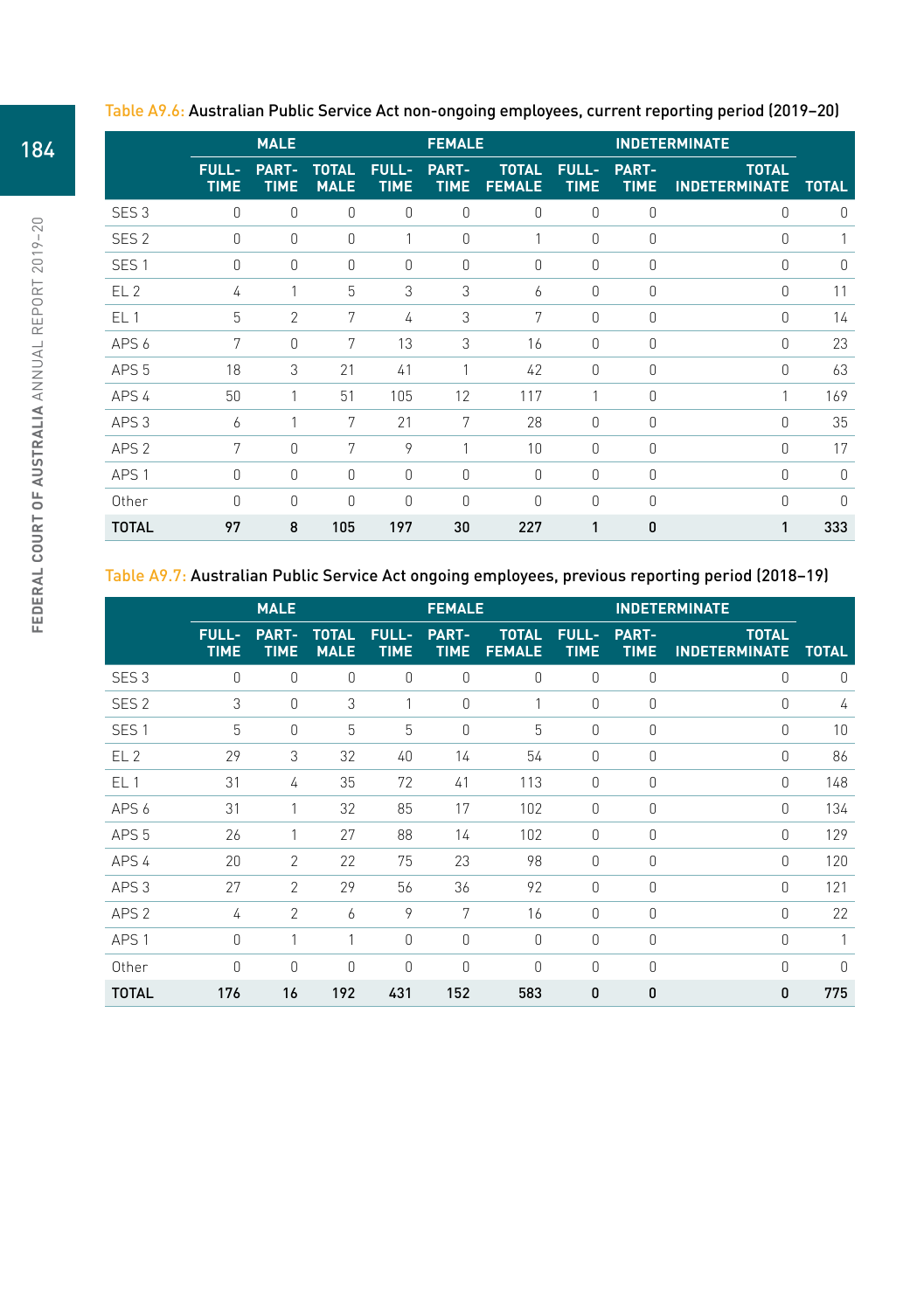|                  | <b>MALE</b>                 |                      |                             |                             | <b>FEMALE</b>        |                               |                             | <b>INDETERMINATE</b> |                                      |              |
|------------------|-----------------------------|----------------------|-----------------------------|-----------------------------|----------------------|-------------------------------|-----------------------------|----------------------|--------------------------------------|--------------|
|                  | <b>FULL-</b><br><b>TIME</b> | PART-<br><b>TIME</b> | <b>TOTAL</b><br><b>MALE</b> | <b>FULL-</b><br><b>TIME</b> | PART-<br><b>TIME</b> | <b>TOTAL</b><br><b>FEMALE</b> | <b>FULL-</b><br><b>TIME</b> | PART-<br><b>TIME</b> | <b>TOTAL</b><br><b>INDETERMINATE</b> | <b>TOTAL</b> |
| SES <sub>3</sub> | 0                           | $\Omega$             | $\mathbf 0$                 | $\mathbf 0$                 | $\Omega$             | $\Omega$                      | $\mathbf{0}$                | $\theta$             | 0                                    | 0            |
| SES <sub>2</sub> | 0                           | $\Omega$             | $\Omega$                    | 1                           | $\Omega$             |                               | $\Omega$                    | $\theta$             | $\Omega$                             |              |
| SES <sub>1</sub> | $\Omega$                    | $\Omega$             | $\mathbf 0$                 | $\Omega$                    | $\Omega$             | $\Omega$                      | $\Omega$                    | $\theta$             | 0                                    | $\Omega$     |
| EL <sub>2</sub>  | $\overline{2}$              |                      | 3                           | 4                           | $\overline{2}$       | 6                             | $\theta$                    | $\mathbf{0}$         | $\Omega$                             | 9            |
| EL <sub>1</sub>  | 6                           | 2                    | 8                           | 4                           | 5                    | 9                             | $\Omega$                    | $\Omega$             | 0                                    | 17           |
| APS 6            | 10                          | $\Omega$             | 10 <sup>1</sup>             | 18                          | 3                    | 21                            | $\Omega$                    | $\Omega$             | 0                                    | 31           |
| APS <sub>5</sub> | 21                          | $\overline{2}$       | 23                          | 45                          | 4                    | 49                            | $\theta$                    | $\theta$             | 0                                    | 72           |
| APS 4            | 46                          |                      | 47                          | 78                          | 12                   | 90                            | $\Omega$                    | $\Omega$             | $\Omega$                             | 137          |
| APS <sub>3</sub> | 8                           |                      | 9                           | 24                          | 9                    | 33                            | $\Omega$                    | $\theta$             | 0                                    | 42           |
| APS <sub>2</sub> | 4                           | 1                    | 5                           | 6                           | 3                    | 9                             | $\bigcap$                   | $\Omega$             | $\Omega$                             | 14           |
| APS <sub>1</sub> | $\Omega$                    | $\Omega$             | $\Omega$                    | $\Omega$                    | $\Omega$             | $\Omega$                      | $\Omega$                    | $\Omega$             | 0                                    | $\Omega$     |
| Other            | $\Omega$                    | $\Omega$             | $\Omega$                    | $\Omega$                    | $\Omega$             | 0                             | $\Omega$                    | $\mathbf{0}$         | $\Omega$                             | $\Omega$     |
| <b>TOTAL</b>     | 97                          | 8                    | 105                         | 180                         | 38                   | 218                           | 0                           | 0                    | 0                                    | 323          |

Table A9.8: Australian Public Service Act non-ongoing employees, previous reporting period (2018–19)

#### Table A9.9: Australian Public Service Act employees by full-time and part-time status, current reporting period (2019–20)

|                  |                  | <b>ONGOING</b>   |                                | <b>NON-ONGOING</b> |                  |                                     |              |  |
|------------------|------------------|------------------|--------------------------------|--------------------|------------------|-------------------------------------|--------------|--|
|                  | <b>FULL-TIME</b> | <b>PART-TIME</b> | <b>TOTAL</b><br><b>ONGOING</b> | <b>FULL-TIME</b>   | <b>PART-TIME</b> | <b>TOTAL NON-</b><br><b>ONGOING</b> | <b>TOTAL</b> |  |
| SES <sub>3</sub> | 0                | 0                | 0                              | 0                  | 0                | 0                                   | 0            |  |
| SES <sub>2</sub> | 4                | $\Omega$         | 4                              | 1                  | $\Omega$         | 1                                   | 5            |  |
| SES <sub>1</sub> | 10               | 1                | 11                             | $\Omega$           | $\Omega$         | $\Omega$                            | 11           |  |
| EL <sub>2</sub>  | 76               | 11               | 87                             | 7                  | 4                | 11                                  | 98           |  |
| EL <sub>1</sub>  | 107              | 42               | 149                            | 9                  | 5                | 14                                  | 163          |  |
| APS 6            | 114              | 21               | 135                            | 20                 | 3                | 23                                  | 158          |  |
| APS <sub>5</sub> | 118              | 14               | 132                            | 59                 | 4                | 63                                  | 195          |  |
| APS 4            | 92               | 22               | 114                            | 156                | 13               | 169                                 | 283          |  |
| APS <sub>3</sub> | 70               | 35               | 105                            | 27                 | 8                | 35                                  | 140          |  |
| APS <sub>2</sub> | 14               | 6                | 20                             | 16                 | 1                | 17                                  | 37           |  |
| APS <sub>1</sub> | $\Omega$         | 1                | 1                              | $\Omega$           | $\Omega$         | $\Omega$                            | 1            |  |
| Other            | $\Omega$         | $\Omega$         | $\Omega$                       | 0                  | 0                | 0                                   | $\cup$       |  |
| <b>TOTAL</b>     | 605              | 153              | 758                            | 295                | 38               | 333                                 | 1091         |  |

PART 6 APPENDICES Appendices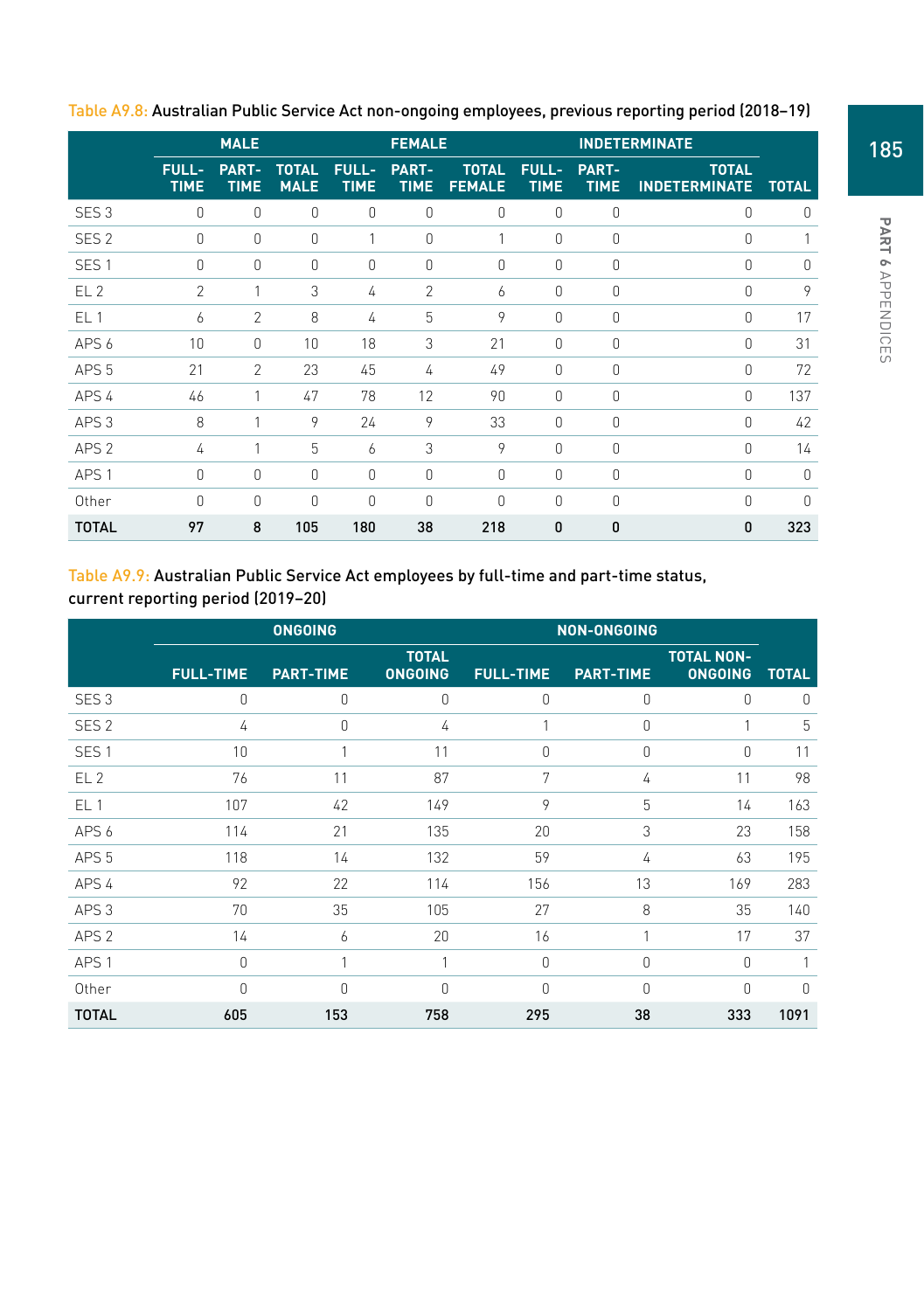#### Table A9.10: Australian Public Service Act employees by full-time and part-time status, previous reporting period (2018–19)

|                  |                  | <b>ONGOING</b>   |                                | <b>NON-ONGOING</b> |                  |                                     |              |
|------------------|------------------|------------------|--------------------------------|--------------------|------------------|-------------------------------------|--------------|
|                  | <b>FULL-TIME</b> | <b>PART-TIME</b> | <b>TOTAL</b><br><b>ONGOING</b> | <b>FULL-TIME</b>   | <b>PART-TIME</b> | <b>TOTAL NON-</b><br><b>ONGOING</b> | <b>TOTAL</b> |
| SES <sub>3</sub> | 0                | $\mathbf{0}$     | $\Omega$                       | $\Omega$           | 0                | 0                                   | $\Omega$     |
| SES <sub>2</sub> | 4                | $\theta$         | 4                              | 1                  | $\Omega$         | 1                                   | 5            |
| SES <sub>1</sub> | 10               | 0                | 10                             | $\mathbf{0}$       | $\overline{0}$   | 0                                   | 10           |
| EL <sub>2</sub>  | 69               | 17               | 86                             | 6                  | 3                | 9                                   | 95           |
| EL <sub>1</sub>  | 103              | 45               | 148                            | 10                 | 7                | 17                                  | 165          |
| APS 6            | 116              | 18               | 134                            | 28                 | 3                | 31                                  | 165          |
| APS <sub>5</sub> | 114              | 15               | 129                            | 66                 | 6                | 72                                  | 201          |
| APS 4            | 95               | 25               | 120                            | 124                | 13               | 137                                 | 257          |
| APS <sub>3</sub> | 83               | 38               | 121                            | 32                 | 10               | 42                                  | 163          |
| APS <sub>2</sub> | 13               | 9                | 22                             | 10                 | 4                | 14                                  | 36           |
| APS <sub>1</sub> | 0                | 1                | 1                              | $\mathbf 0$        | 0                | $\theta$                            | 1            |
| Other            | $\Omega$         | $\theta$         | $\Omega$                       | $\Omega$           | $\Omega$         | $\Omega$                            | $\bigcap$    |
| <b>TOTAL</b>     | 607              | 168              | 775                            | 277                | 46               | 323                                 | 1098         |

# Table A9.11: Australian Public Service Act employment type by location, current reporting period (2019–20)

|                             | <b>ONGOING</b> | <b>NON-ONGOING</b> | <b>TOTAL</b> |
|-----------------------------|----------------|--------------------|--------------|
| <b>NSW</b>                  | 268            | 144                | 412          |
| Qld                         | 143            | 47                 | 190          |
| <b>SA</b>                   | 59             | 20                 | 79           |
| Tas                         | 20             | 8                  | 28           |
| Vic                         | 163            | 91                 | 254          |
| <b>WA</b>                   | 56             | 12                 | 68           |
| ACT                         | 42             | 8                  | 50           |
| <b>NT</b>                   | 6              | 3                  | 9            |
| <b>External Territories</b> | 0              | 0                  | $\theta$     |
| Overseas                    | 1              | 0                  |              |
| <b>TOTAL</b>                | 758            | 333                | 1091         |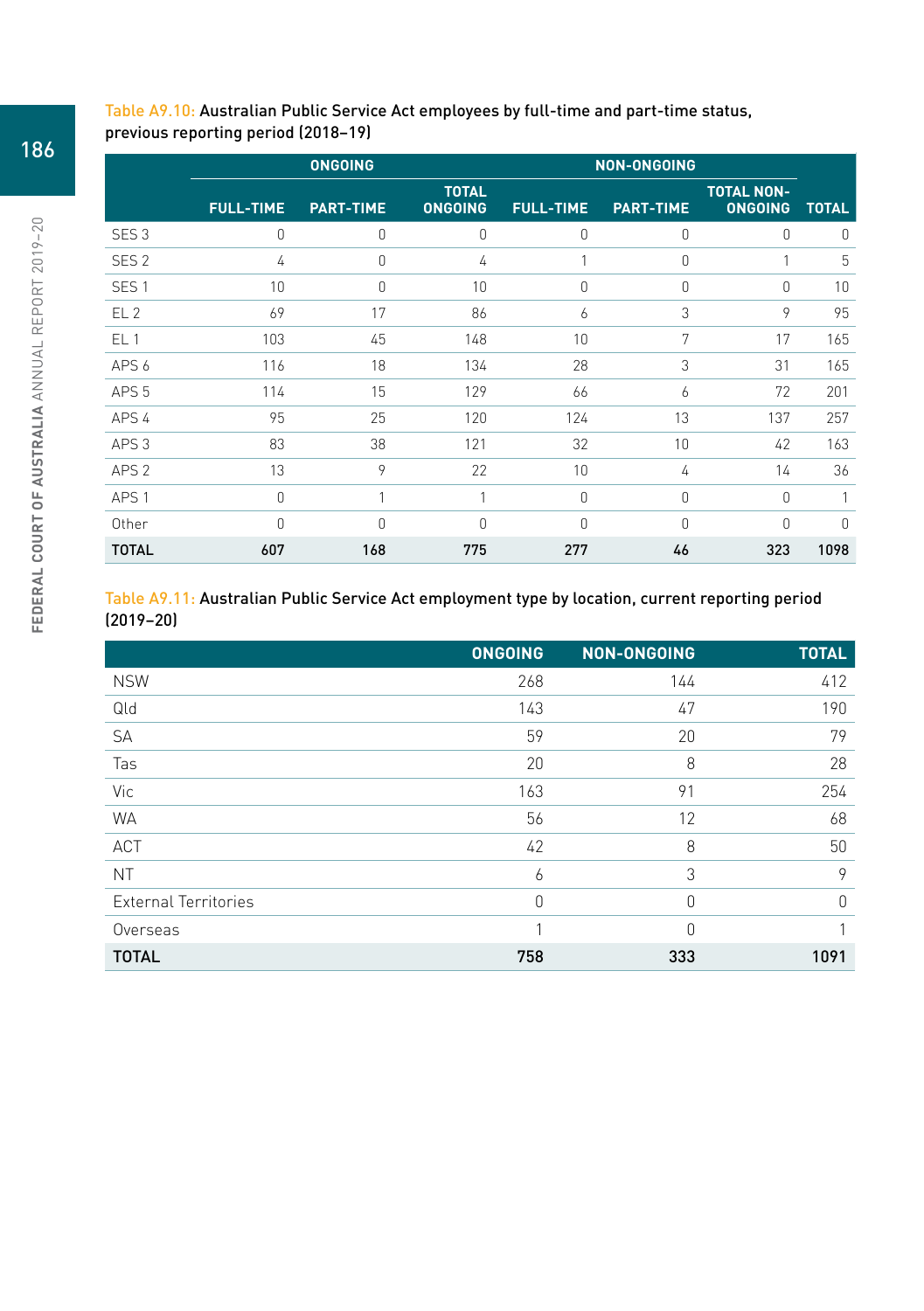|                             | <b>ONGOING</b> | NON-ONGOING | <b>TOTAL</b> |
|-----------------------------|----------------|-------------|--------------|
| <b>NSW</b>                  | 273            | 130         | 403          |
| Qld                         | 150            | 53          | 203          |
| SA                          | 64             | 16          | 80           |
| Tas                         | 19             | 7           | 26           |
| Vic                         | 161            | 86          | 247          |
| <b>WA</b>                   | 57             | 14          | 71           |
| <b>ACT</b>                  | 42             | 12          | 54           |
| <b>NT</b>                   | 8              | 4           | 12           |
| <b>External Territories</b> | 0              | 0           | 0            |
| Overseas                    | 1              | 1           | $\gamma$     |
| <b>TOTAL</b>                | 775            | 323         | 1098         |

Table A9.12: Australian Public Service Act employment type by location, previous reporting period (2018–19)

Table A9.13: Australian Public Service Act Indigenous employment, current reporting period (2019–20)

|              | <b>TOTAL</b> |
|--------------|--------------|
| Ongoing      | 1 Q          |
| Non-ongoing  |              |
| <b>TOTAL</b> | 25           |

Table A9.14: Australian Public Service Act Indigenous employment, previous reporting period (2018–19)

|              | <b>TOTAL</b> |
|--------------|--------------|
| Ongoing      | 8            |
| Non-ongoing  |              |
| <b>TOTAL</b> | 24           |

#### Table A9.15: Australian Public Service Act employment arrangements, current reporting period (2019–20)

|                                  | <b>SES</b> | <b>NON-SES</b> | <b>TOTAL</b> |
|----------------------------------|------------|----------------|--------------|
| Enterprise agreement             |            | 1070           | 1070         |
| Determination                    | 16         |                |              |
| Australian Workplace Agreement   |            | b              | h            |
| Individual Flexibility Agreement |            | 121            |              |
| Common Law Contract              |            |                |              |
| <b>TOTAL</b>                     | 16         | 1206           |              |